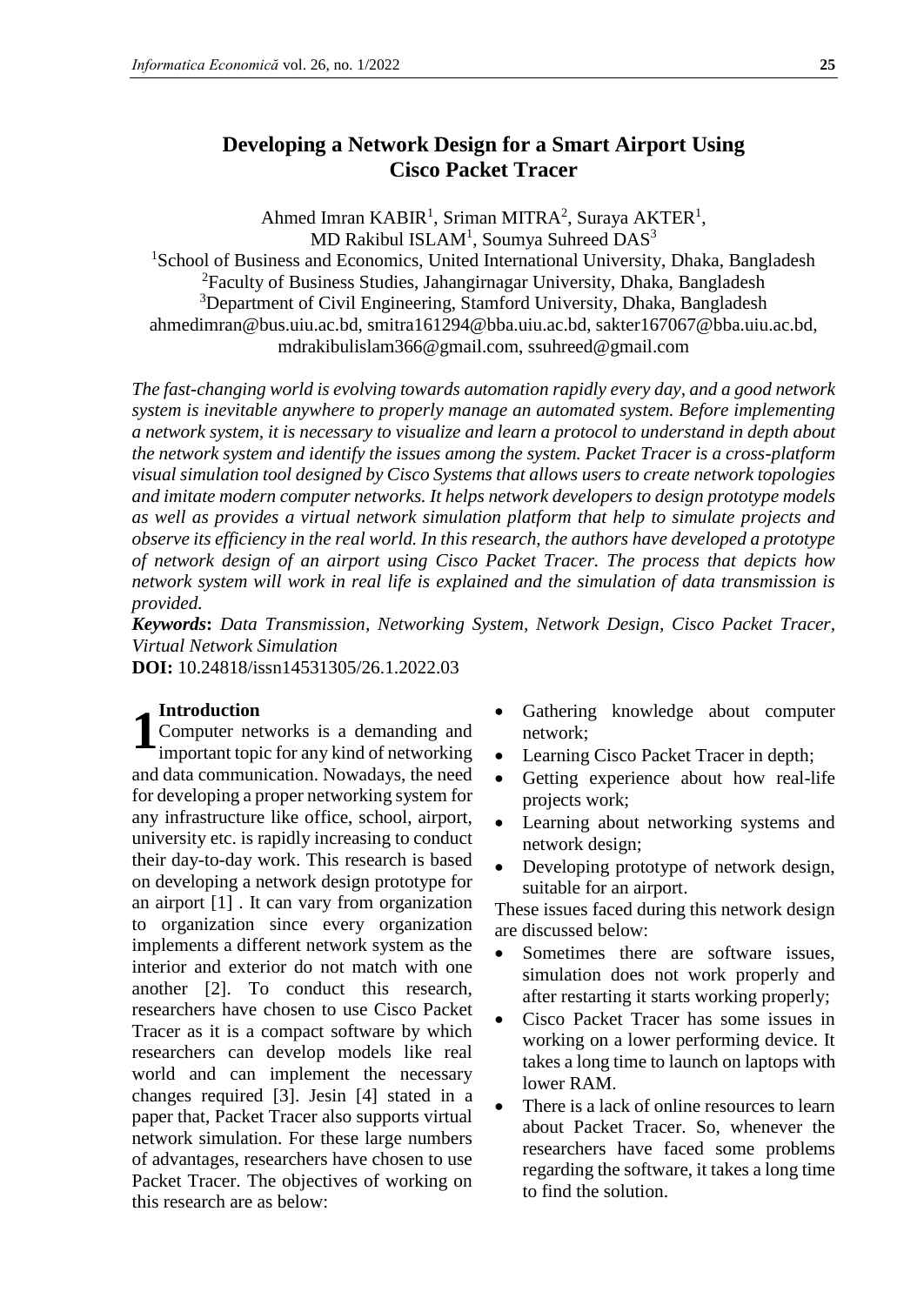## **2 Review of the Literature**

Human life is being shaped by technologies such as Machine Learning, Internet of Things (IoT), Block chain, Big Data and many other wonderful inventions of science these days [5]. From sentiment analysis to detect human behaviour in social media [6], [7], facial detection in exam invigilation, everywhere the use of IoT is there [8]. It is very important to make a design for a network in such a way that helps a system to perform without any workload. It should be ensured that the end devices, connected with a network system, have consistent performance. As stated by Kabir [9], good network design depends on the network performance, security, successful data transmission rate etc.

Cisco Packet Tracer has a vast number of components such as simulation, visualization, networking etc. It is an exploration and experimental software. So, anyone can develop a network for an organization similar as real life [10]. Another paper by Nazumudeen [11] mentioned that, it is possible to make simulation-based assessment in packet tracer for its wide number of available features that helps developer to understand a network design without working in real life.

The networking system technologies are improving rapidly every day. More advanced network topologies are being added to the system [12]. To connect the end devices such as PC, router, switch, smart devices, IoT devices etc. different networking technologies have been introduced. Local Area Network (LAN) is one of them. It helps to connect end devices in a shorter distance. [13] So, it works well in small to medium organizations. Another upgraded technology, came from LAN is Wide Area Network (WAN). WAN is better than many other similar technologies as it helps to connect different LAN into a network [14].

Computer networks is a very important term for data communication. Computer networks include routing, designing network system, developing network strategy, visual learning

and so on [15]. Here, routing defines the path by which data transmits form one device to another. Visual learning refers to gathering knowledge by graphical interface such as image processing, the usage of graphics, images and animations etc. [16].

## **3 Research Methods**

As earlier mentioned, to conduct this research, researchers have used Cisco Packet Tracer and its components. Background images have been collected from different online sources. Then all the images were edited as well as attached to make the background image using Adobe Photoshop and Adobe Illustrator. In this research, researchers have used some PCs, routers, switches, servers, laptops, IOE devices, smartphones and tablets. The connections that are used to develop this design are:

- Copper Straight-Through Cable.
- Serial DTE Cable.
- Wireless Connections.

In this research, there are six individual rooms. They are: Arrival Room, Departure Room, Air Control Room, Security Room and Server Room. In this design, the Arrival Room and the Departure Room have separate space for the guests and passengers. Here, researchers have built such a system where the employees in the arrival and Departure Room can communicate with the Air Control Room but the guests and passengers cannot do so. However, the data of the passengers and guests can be stored in the server for security reasons.

## **4 Research Analysis and Findings**

In this research, researchers have developed a network design that includes all the basic components of an airport.

## **4.1 Air Control Room**

The Air Control Room (Figure 1) is one of the most important places in an airport. Therefore, the network design of this room should be the most accurate as well as secure.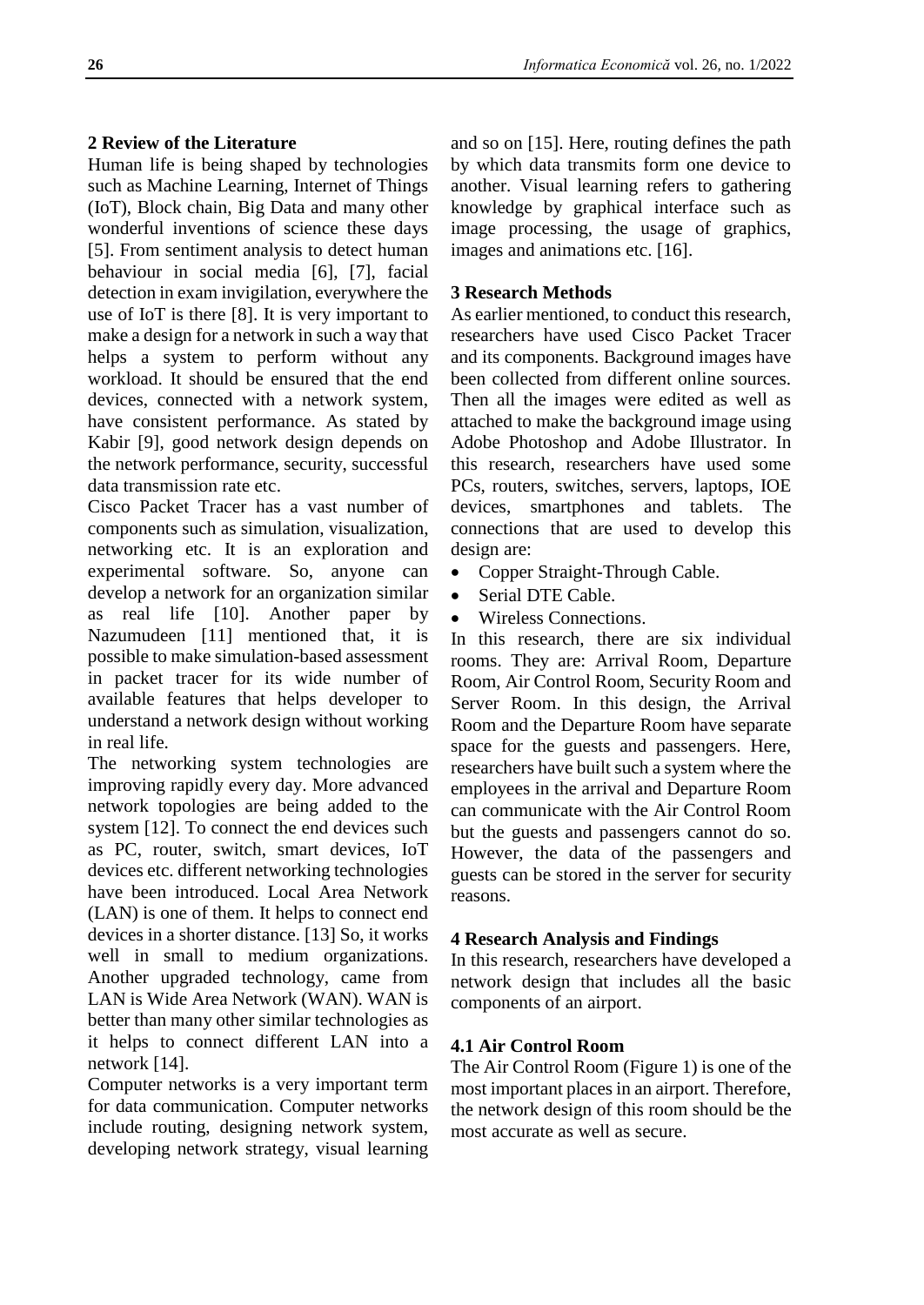

To make the Arrival Room secure, researchers have used static routing to control the data transmission system. By this system, only employees of the Arrival and Departure Room can retrieve data from the Air Control Room. This process is shown in Figure 2.



**Fig. 2.** Air Control Room Data Transmission System

In Figure 2, it is shown that data transmission between the Air Control Room's PCs and Arrival Room employee's PC has become successful. On the other hand, data transmission between the Air Control Room PC and the guests end devices has not been successful. Here, 192.168.20.0 is the IP address of the network of the employees' PC. And 192.168.30.0 is the IP address of the network that is connecting guests' end devices.

#### **4.2 Arrival Room**

In the Arrival Room there are two parts. First one is for the employees and the other one is for the guests. Here, both parts are divided through two different routers. The router for the employees, can transmit data to the Air Control Room. So that the employees can be informed with the flight updates and other necessary data from air control. And guests cannot transmit data to/from the Air Control Room for security purposes. We have shown the configuration of the Arrival Room in Figure 3.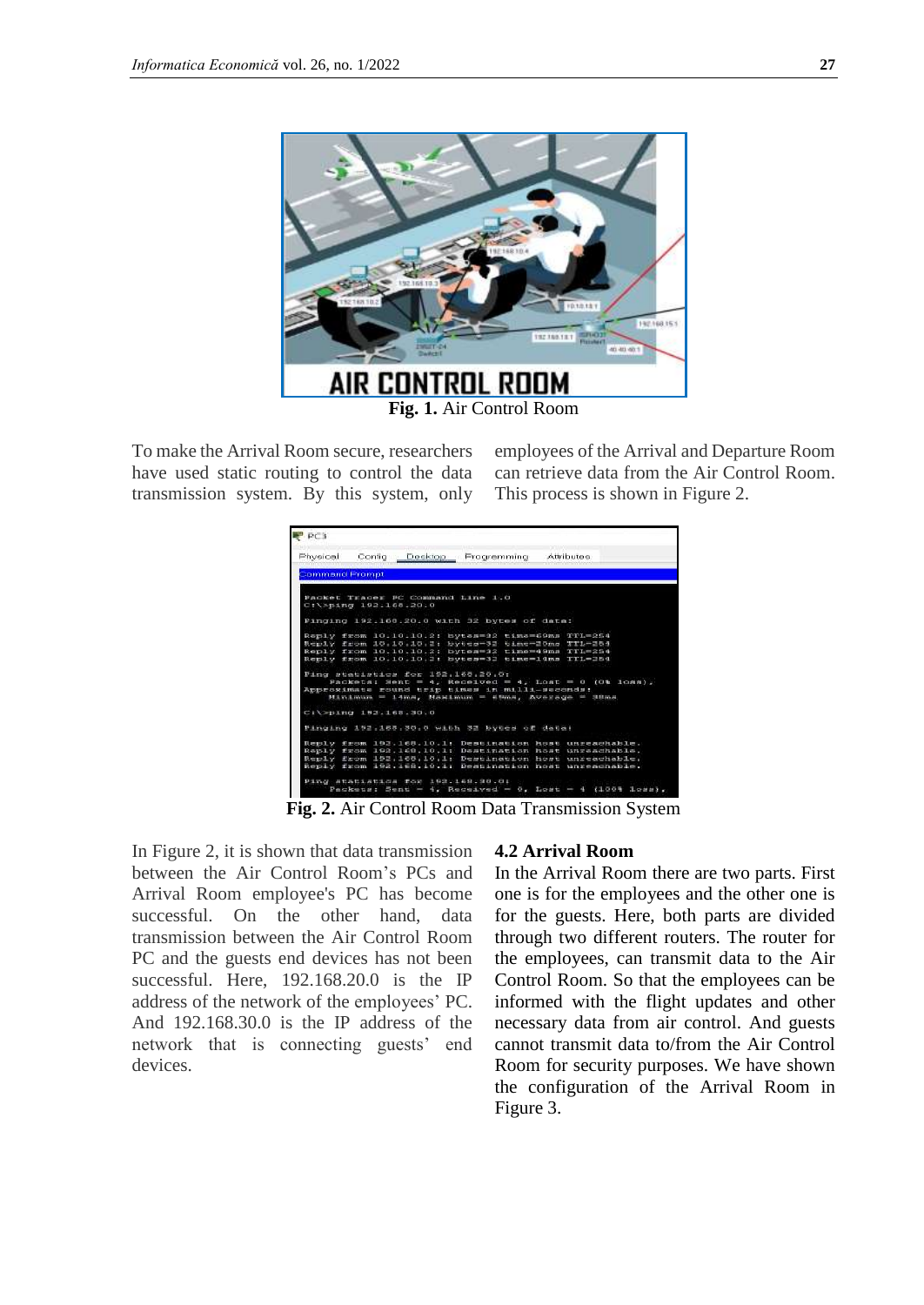

**Fig. 3.** Arrival Room

# **4.2.1 Employee Department**

Here, a total number of nine PC's connected to a router through a switch have been added.

These PC's can communicate with the Air Control Room directly through the router.

| AR1                                           |                           | man. | □ | ×                  |
|-----------------------------------------------|---------------------------|------|---|--------------------|
| Physical<br>Config<br>Desktop                 | Attributes<br>Programming |      |   |                    |
| P Configuration                               |                           |      |   | $\rightarrow$<br>× |
| FastEthemet0<br>Interface<br>IP Configuration |                           |      |   |                    |
| C DHCP                                        |                           |      |   |                    |
| <b>IFV-4 Address</b>                          | 192.168.20.2              |      |   |                    |
| Subnet Mosk                                   | 255.265.255.0             |      |   |                    |
| Detault Gateway                               | 192.158.20.1              |      |   |                    |
| DNS Server                                    | 0.000                     |      |   |                    |

**Fig. 4.** Arrival Room PC configuration

The IP Address for the Arrival Room PCs from 192.168.20.2 to 192.168.20.10 have been configured and The Subnet Mask, Default Gateway and DNS Server are the same in all the PCs as shown in the Figure 4. No DNS Server had been used, that's why the value for DNS Server is 0.0.0.0 in all the PCs. The Default Gateway IP is basically the IP for the router connecting the PCs with the Air Control Room. Default Gateway should be the same in all the PCs as all are transmitting data through the same router. And the Subnet will be auto generated according to the IP class.

| AR2                   |                          |          |                                                                                                                                                                                                                |            |  | <b>COL</b> | ×        |
|-----------------------|--------------------------|----------|----------------------------------------------------------------------------------------------------------------------------------------------------------------------------------------------------------------|------------|--|------------|----------|
| Physical              | Config                   | Desktop. | Programming                                                                                                                                                                                                    | Attributes |  |            |          |
| <b>Command Frompt</b> |                          |          |                                                                                                                                                                                                                |            |  |            | $\times$ |
|                       | $C:\5$ ping 192.168.10.0 |          | Packet Tracer PC Command Line 1.0<br>Pinging 192.168.10.0 with 32 bytes of data:                                                                                                                               |            |  |            |          |
|                       |                          |          | Reply from 10.10.10.1: bytes=32 time=15ms TTL=254<br>Reply from 10.10.10.1: bytes=32 time=1ms TTL=254<br>Reply from 10.10.10.1: bytes=32 time=1ms TTL=254<br>Reply from 10.10.10.1: bytes=32 time=10ms TTL=254 |            |  |            |          |
|                       |                          |          | Ping statistics for 192.168.10.0:<br>Packets: Sent = 4, Received = 4, Lost = 0 (0% loss),<br>Approximate round trip times in milli-seconds:<br>Minimum = 1ms, Maximum = 15ms, Average = 6ms                    |            |  |            |          |

**Fig. 5.** Checking Connection between Arrival PC & Control Room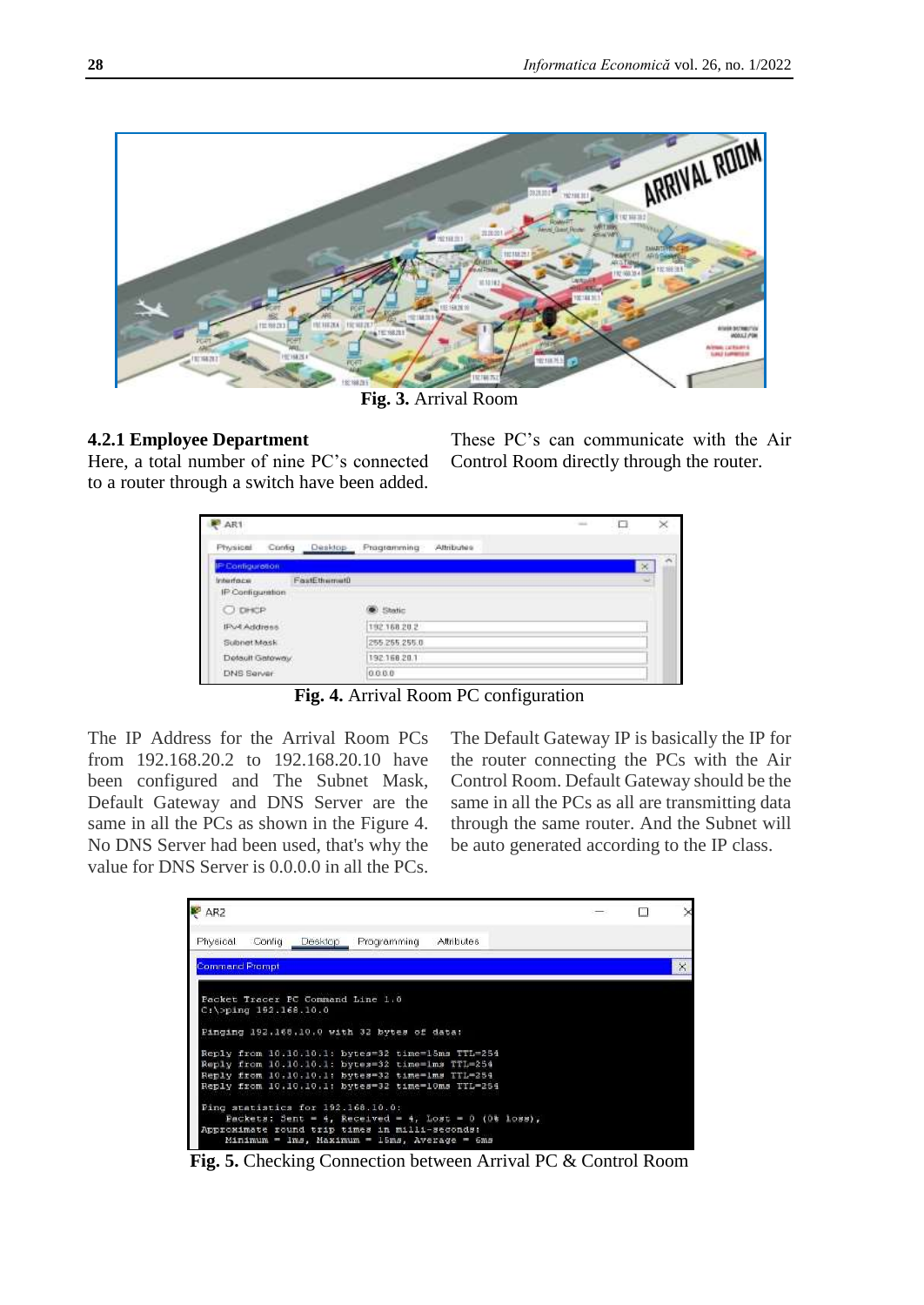The IP of the Air Control Room falls under the series 192.168.10.0. That is why, it has been pinged 192.168.10.0 from Arrival Room PC to see the connection. Here, it can be seen that the Arrival Room PC sent 4 messages and got replies for all of the messages. Figure 6 shows that the data transmitting is working well.

| Silenvilletion Parnel  |                                      |                                                                                                                                                                                                                                                                                                                                                            |                   |               |              |                 |          |      |             |              |            | <b>Bx</b>                                 |
|------------------------|--------------------------------------|------------------------------------------------------------------------------------------------------------------------------------------------------------------------------------------------------------------------------------------------------------------------------------------------------------------------------------------------------------|-------------------|---------------|--------------|-----------------|----------|------|-------------|--------------|------------|-------------------------------------------|
| <b>EvantList</b>       |                                      |                                                                                                                                                                                                                                                                                                                                                            |                   |               |              |                 |          |      |             |              |            |                                           |
| Via.                   | Timetsect                            | Lost Devroe                                                                                                                                                                                                                                                                                                                                                | ALDINOR           | Type          |              |                 |          |      |             |              |            | ×                                         |
|                        | 0.002                                | Swed-h2                                                                                                                                                                                                                                                                                                                                                    | <b>AINS</b>       | AFU"          |              |                 |          |      |             |              |            |                                           |
|                        | 0.002                                | Sween2                                                                                                                                                                                                                                                                                                                                                     | AFO               | ARP           |              |                 |          |      |             |              |            |                                           |
|                        | 0.007                                | Simpon2                                                                                                                                                                                                                                                                                                                                                    | AR8               | <b>ARP</b>    |              |                 |          |      |             |              |            |                                           |
|                        | 0.002                                | Sween2                                                                                                                                                                                                                                                                                                                                                     | <b>ARI</b>        | <b>ARP</b>    |              |                 |          |      |             |              |            |                                           |
|                        | 0.002                                | Dwitch2                                                                                                                                                                                                                                                                                                                                                    | Flouter2          | APP           |              |                 |          |      |             |              |            |                                           |
|                        | 8.003                                | Prouter?                                                                                                                                                                                                                                                                                                                                                   | <b>Bween2</b>     | <b>ANP</b>    |              |                 |          |      |             |              |            |                                           |
|                        | 0.004                                | Swech2                                                                                                                                                                                                                                                                                                                                                     | <b>AFH</b>        | AFGP:         |              |                 |          |      |             |              |            |                                           |
|                        | 0.004                                |                                                                                                                                                                                                                                                                                                                                                            | AF64              | <b>ICANP</b>  |              |                 |          |      |             |              |            |                                           |
|                        | n one                                | AFH.                                                                                                                                                                                                                                                                                                                                                       | <b>Switch2</b>    | <b>ICS/SP</b> |              |                 |          |      |             |              |            |                                           |
|                        | <b>DODE</b>                          | Swhite:                                                                                                                                                                                                                                                                                                                                                    | Flourier2         | <b>ICMP</b>   |              |                 |          |      |             |              |            |                                           |
|                        | 0.007                                | Floruber2                                                                                                                                                                                                                                                                                                                                                  | <b>Picsular1</b>  | <b>ICMP</b>   |              |                 |          |      |             |              |            |                                           |
|                        | 9,008                                | <b>Floubort</b>                                                                                                                                                                                                                                                                                                                                            | Switch/L          | <b>ICMP</b>   |              |                 |          |      |             |              |            |                                           |
|                        | 0.009                                | Simpob <sub>1</sub>                                                                                                                                                                                                                                                                                                                                        | PCE               | <b>ICMP</b>   |              |                 |          |      |             |              |            |                                           |
|                        | 0.030                                | PC1                                                                                                                                                                                                                                                                                                                                                        | SwitchT           | <b>ICMP</b>   |              |                 |          |      |             |              |            |                                           |
|                        | 0.011                                | Sweet 1                                                                                                                                                                                                                                                                                                                                                    | Flouter3          | <b>ICMP!</b>  |              |                 |          |      |             |              |            |                                           |
|                        | 3.012                                | <b>Pinukert</b>                                                                                                                                                                                                                                                                                                                                            | Plotsburg         | <b>ICMP</b>   |              |                 |          |      |             |              |            |                                           |
|                        | 0.013                                | <b>Flourier</b> ®                                                                                                                                                                                                                                                                                                                                          | <b>Illywatch@</b> | <b>ICMP</b>   |              |                 |          |      |             |              |            |                                           |
|                        | Visible 0.014                        | Swed-12                                                                                                                                                                                                                                                                                                                                                    | <b>AFM</b>        | <b>ICMP</b>   |              |                 |          |      |             |              |            |                                           |
|                        |                                      | Percet Simulation [57] Constant Delay                                                                                                                                                                                                                                                                                                                      |                   |               |              |                 |          |      |             |              |            | Carriured for<br>0.0146                   |
| <b>Play Controls</b>   |                                      |                                                                                                                                                                                                                                                                                                                                                            |                   |               |              | $ 4 $ $ 2 $     |          |      |             |              |            |                                           |
|                        | Event List Pitture - Visible Events. | ACL FINK ARP, BOP, Bluetont, CAPWAP, CDP, DHCP, DHCPA6, DNS, DTP, EAFOL EIGRP, EIGRPA6, FTP, H323, HSRP, HSRPA6, HTTP, HTTPS, IDMP, KMPA6, IPSec.<br>ISAKMP, LOT LOT TOP LACP, LLOP NICP, NETFLOW NTP, OSPF-GSPF-A PAGP, POP3 PPP, PPPGED PTP, PACILIS, REP, RIP RIPIG, RTP, SCOP, SMTP, SNMP, SSH<br>STP, SYSLOG, TACACS, TCP, TETP, Talket UDP, USB, VTP | <b>EditPiture</b> |               |              |                 |          |      |             | Show AIUNone |            |                                           |
|                        |                                      |                                                                                                                                                                                                                                                                                                                                                            |                   |               |              |                 |          |      |             |              |            | <b>Exercist) O</b> Realtime LA Simulation |
| Scenario 0 ~           |                                      | Plant Laset Sterlung                                                                                                                                                                                                                                                                                                                                       | <b>Squres</b>     | Destination   | Type:        | Color Time(sec) | Famidit: | F4um | <b>Edit</b> | Details      |            |                                           |
|                        | Delivie                              | $B$ uccesshe                                                                                                                                                                                                                                                                                                                                               | <b>AFLE</b>       | <b>FOL</b>    | <b>TCMP:</b> | 0.000           | 34       | л    | (0.000)     |              | circlotal: |                                           |
| <b>FEU List Window</b> |                                      |                                                                                                                                                                                                                                                                                                                                                            |                   |               |              |                 |          |      |             |              |            |                                           |
|                        |                                      |                                                                                                                                                                                                                                                                                                                                                            |                   |               |              |                 |          |      |             |              |            |                                           |

**Fig. 6.** Simulation from the Arrival Room to the Air Control Room

## **4.2.2 Guest Department**

In the guest department, there is a wireless router connected with a guest router. This wireless router is connecting the end devices

of the guests. The researchers have connected possible 3 devices with the wireless router. The devices are laptop, mobile and tablet.



**Fig. 7.** Guest Department (Arrival Room)

In Figure 7, there are three end devices, connected through Wi-Fi and transmitting data to the Arrival Room server. But they

cannot transmit data to/from the Air Control Room as mentioned above.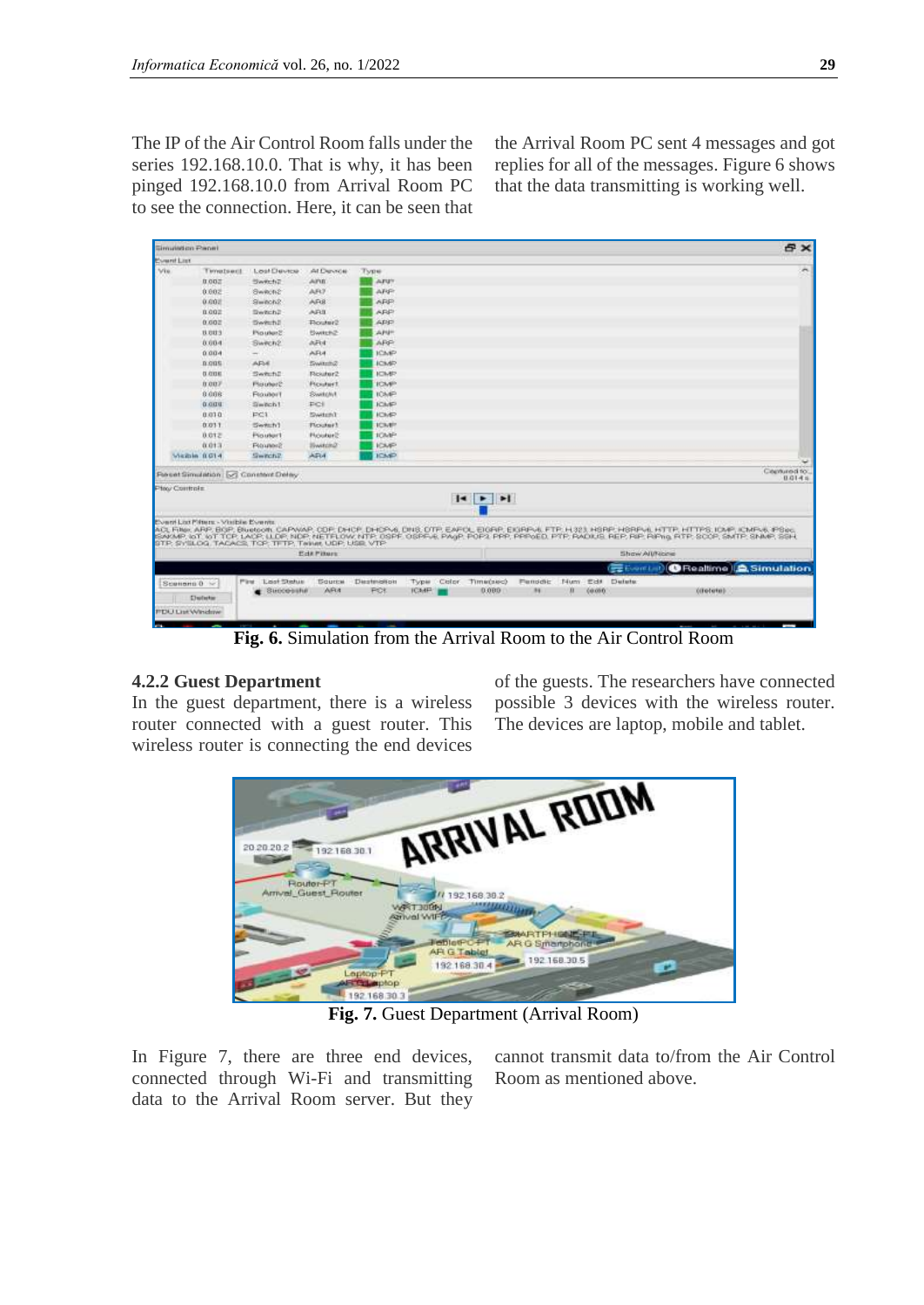| AR O Laptop                                                                                        |                                                                                                                                                                                             |                                                                                                                                                                                                    |                | - 50 |
|----------------------------------------------------------------------------------------------------|---------------------------------------------------------------------------------------------------------------------------------------------------------------------------------------------|----------------------------------------------------------------------------------------------------------------------------------------------------------------------------------------------------|----------------|------|
|                                                                                                    | Physical Contig Desitop Programming                                                                                                                                                         | Amitsules                                                                                                                                                                                          |                |      |
| <b>COLCHRAN</b><br><b>BATTIFIER</b><br><b>Hanciston Sections</b><br><b>INTERFACE</b><br>Wewitewali | m<br><b>Turni Illinoismu</b><br><b>Justiceworden</b><br><b>NAC Ackdrone:</b><br><b>IGKY</b>                                                                                                 | <b>Windows</b><br><b>SEND RANGERS </b><br>0001.9701.BCA7<br><b>Publicant Video</b>                                                                                                                 | <b>Ist One</b> |      |
| Shipe to other<br><b>CONTRACTOR</b>                                                                | Authenticates<br>C Disabled @ WEP<br>Whitehold C. What's<br>CT-Within<br>C) WHALE<br>$X = 3500$<br><b>Abertonic</b><br><b>CONTRACTOR</b><br><b>CONTRACTOR</b> CONTRACTOR<br>Encryption Type | 1234Gabcise<br>WEEKNAM.<br><b>PISC Piece Please</b><br>Lisan Kr.<br><b>Print-transfer 2</b><br><b>Administration</b><br>Lisan Trimmer<br><b>Financiazonal</b><br>AD/6-4-254x (1-3-1-ties chiantes) |                |      |
|                                                                                                    | IP-Cardiguration<br>3. DINCE<br><b>Elevent</b><br><b>IEPUM Activities</b><br><b>Studented Adams</b><br><b>IFSE Configuration</b>                                                            | 1982 198 30 3<br>TOWN, INVA 24A JE                                                                                                                                                                 |                |      |

**Fig. 8.** End Devices Configuration

Here, the researchers have set the IP for the laptop and connected it to the Wi-Fi. The connection is shown in Figure 8.

|                                                           |                | Physical Cardy GUI                                                                                                      | Athliutes                                                                                                                              |                                    |                                             |            |
|-----------------------------------------------------------|----------------|-------------------------------------------------------------------------------------------------------------------------|----------------------------------------------------------------------------------------------------------------------------------------|------------------------------------|---------------------------------------------|------------|
|                                                           |                | <b>GLOBAL</b><br>Gettings<br>Algorithm Settings<br><b>INTERFACE</b><br>bishmenwt<br><b>LANE</b><br>Wirmland             | ٠<br>P Configuration<br><b>EDHCP</b><br>Shell,<br>$1-FFPNE$<br>Usachiama<br>Pauraword<br><b>PULAdment</b><br>Submit Mack<br>DNS Server | Default Geleviny                   | Imervet Service<br>192148.30.1              |            |
|                                                           | <b>Nussing</b> | Contg GUI<br><b>GLOBAL</b><br>Settings<br>Algorithm Settings<br><b>INTERFACE</b><br><b>Distanted:</b><br>LAN<br>Windest | Attitutes<br>IP Configuration<br><b>PulAddress</b><br>Subnet Mask                                                                      |                                    | LAN Sethion<br>192,168,302<br>155 255 255 8 |            |
| $\triangle$ Enring<br>vsical<br><b>GLOBAL</b><br>Settings | CALIF          | <b>Afsiculars</b>                                                                                                       |                                                                                                                                        |                                    | Wireless Settings                           |            |
| gorithm Sattings<br><b>INTERFACE</b><br>Internet          |                | <b>SSID</b><br>2-4 GHz Clusted<br>Coverage Rampe (maters)                                                               |                                                                                                                                        |                                    | Arrival Wift<br>1+24120PH<br>258.00         |            |
| Listu<br>Wireless                                         |                | Automitication<br>C Direction<br>O WRAVES<br>C) WPA<br>FIADAJS Server Settings<br>F Address<br>Shared Secret            |                                                                                                                                        | <b>OWER</b><br>O WRADPSE<br>C WPAZ | WEE Key<br><b>FSK Pass Planes</b>           | 1234tabrde |
|                                                           |                | Excryption Type                                                                                                         |                                                                                                                                        |                                    | 40/64-Bits (10 Hax digita)                  |            |

**Fig. 9.** Wi-Fi router Configuration (Arrival Room)

Here, the Wi-Fi router will get internet from the guest router of the Arrival Room through the route '192.168.30.1'. The IP of the Wi-Fi router is set as '192.168.30.2' and the subnet mask is set as '255.255.255.0'. The Wi-Fi router name is set as 'Arrival Wi-Fi' and the password is set as '12345abcde'. This Wi-Fi router can transmit data in any range between 0-250 meters and it will use 2.4 GHz of wireless channel to avoid conflict (Figure 9).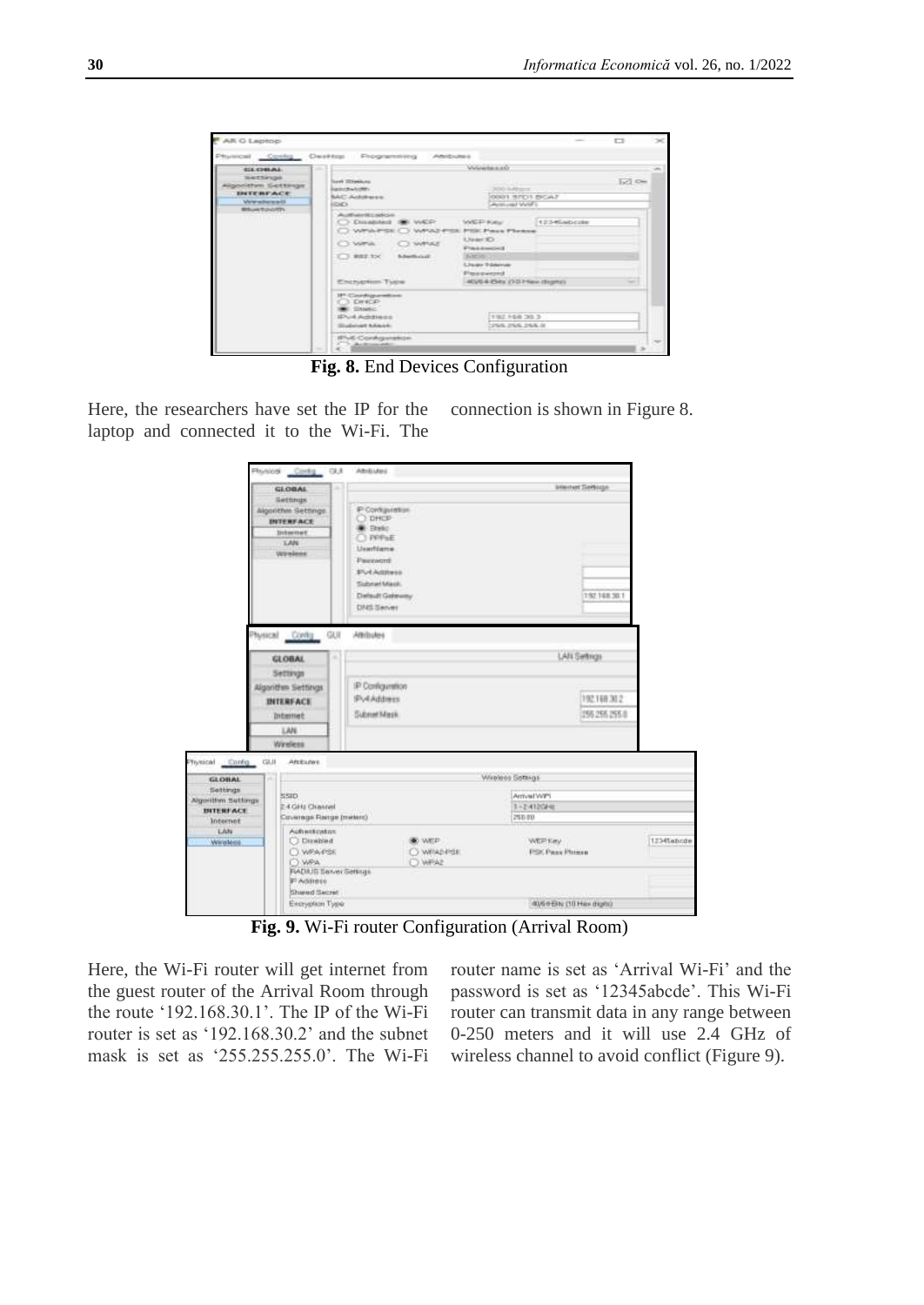| Arrival Guest Router                             | ---------------                                          | $\qquad \qquad \Box$<br>$\sim$                                                                                                 | $\times$ P Amval Guest Router                              |                                                           | D<br>$\times$<br>m.              |
|--------------------------------------------------|----------------------------------------------------------|--------------------------------------------------------------------------------------------------------------------------------|------------------------------------------------------------|-----------------------------------------------------------|----------------------------------|
| CLA<br>Physical Config.                          | Attituzen                                                |                                                                                                                                | Physical Contrg CLI                                        | Athdes                                                    |                                  |
| <b>GLOBAL</b><br><b>Settings</b>                 | $^{36}$                                                  | Farf twentill                                                                                                                  | <b>GLORAL</b>                                              | $-1$                                                      | Seiskit                          |
| Algorithm Settings<br>ROUTING<br>Sketch.         | <b>Port DeAre</b><br>Benderdin<br>Digita:<br>MAC Address | ₩<br><b>CH</b><br><b>SEMAN VI</b><br><b>100 Maps</b><br><b>ALAS</b><br>Helf Daples III: Full Digites of Auto<br>A00021824 A594 | Settings<br>Algorithm Settings<br><b>ROUTING</b><br>Static | Port Steaux<br>Dunley.<br>Clock Rate                      | 12 ℃<br>1. Full Duplex<br>128000 |
| <b>HIF</b><br><b>INTERFACE</b><br>actEthemsto/D. | IP Comguestoe<br><b>IPv4 Address</b>                     | 192188-301                                                                                                                     | <b>AUD</b><br><b>INTERFACE</b>                             | <b>P</b> Configuration<br><b>PMAddisss</b><br>Satrat Mask | 2020202<br>255,001               |
| Pastitibarrest170<br>Saria 2/D<br>Similat3/D     | Suitsvan March:<br>Trifling Limit                        | 259, 255, 255, 8<br>10                                                                                                         | astithemat070<br>FastEthemet1/0<br>Serial2/0               | TxRing Limit                                              | 10                               |

**Fig. 10.** Arrival Room Guest Router Configuration

The Arrival\_Guest\_Router is connected with two devices through two ports. The ethernet port is connected to the Wi-Fi router and supplies the internet to it. And the serial port is connecting the server through the arrival router. The IP configuration is as shown in Figure 10.

#### **4.3 Departure Room**

There are two parts in the Departure Room (Figure 11) and they are for employees and guests. So, both parts have two different routers.



**Fig. 11.** Departure Room

As mentioned in the Arrival Room, the employees' router can also transmit data to the Air Control Room so that they can be updated with the latest flight information but guests cannot send/receive data from the Air Control Room for security purposes.

| P DP1                         |                   |                           | - 53<br>× |
|-------------------------------|-------------------|---------------------------|-----------|
| Physical                      | Config<br>Desktop | Attributes<br>Programming |           |
| IP Contiguration              |                   |                           | ×         |
| Interface<br>IP Configuration | FailEthemetD      |                           |           |
| O DHCP                        |                   | · Statio                  |           |
| IPv4 Address                  |                   | 192168-40.2               |           |
| Subnet Mask                   |                   | 255, 255, 255, 0          |           |
| Default Galeway.              |                   | 192.168.40.1              |           |
| <b>DNS Server</b>             |                   | 0.0.0.0                   |           |

**Fig. 12.** Departure Room PC configuration

In Figure 12 is depicted the configuration of the Departure Room.

## **4.3.1 Employee Department**

A router has been connected with nine PCs through a switch. These PCs can transmit data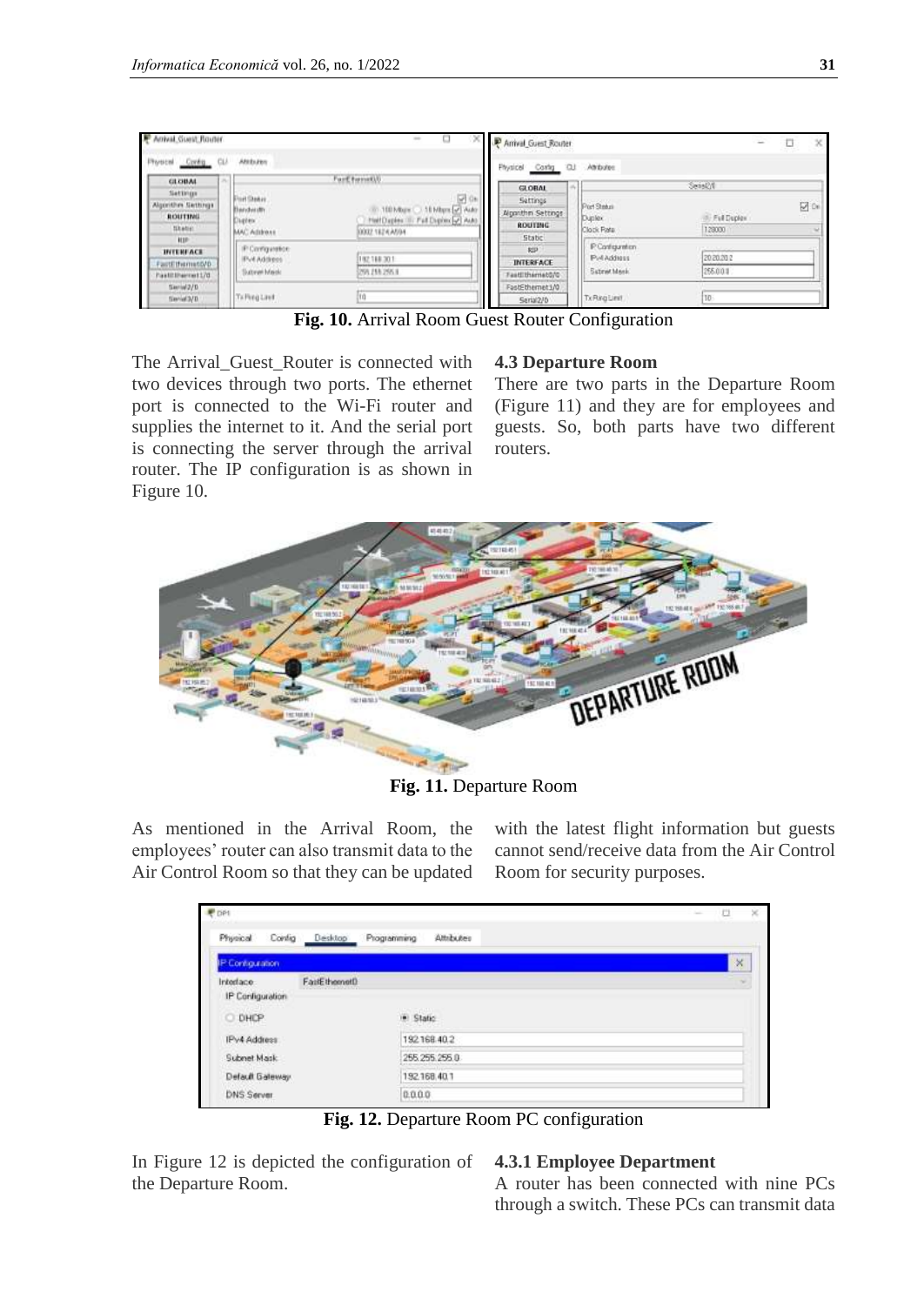to/from the Air Control Room directly through the router.

The IP address has been configured for the Departure Room PCs from 192.168.40.2 to 192.168.40.10. The Subnet Mask, Default Gateway and DNS Server are the same in all the PCs as shown in the Figure 12. Since no DNS server has been used, so the value for

DNS Server is 0.0.0.0 in all the PC's. The Default Gateway IP is basically the IP for the router connecting the PCs with the Air Control Room. Default Gateway should be the same in all the PCs as all are transmitting data through the same router and the Subnet will be auto generated according to the IP class.

| P <sub>DP1</sub>      |         |                          |                                                                                                                                                                                                                                                                                                  |  |  |          |
|-----------------------|---------|--------------------------|--------------------------------------------------------------------------------------------------------------------------------------------------------------------------------------------------------------------------------------------------------------------------------------------------|--|--|----------|
| Physical              | Config. | Desktop                  | Programming Attributes                                                                                                                                                                                                                                                                           |  |  |          |
| <b>Command Prompt</b> |         |                          |                                                                                                                                                                                                                                                                                                  |  |  | $\times$ |
|                       |         | $C:\$ >ping 192.168.10.0 | Packet Tracer PC Command Line 1.0<br>Pinging 192.168.10.0 with 32 bytes of data:<br>Reply from 40.40.40.1: bytes=32 time=4ms TTL=254<br>Reply from 40.40.40.1: bytes=32 time=1ms TTL=254<br>Reply from 40.40.40.1: bytes=32 time=1ms TTL=254<br>Reply from 40.40.40.1: bytes=32 time=1ms TTL=254 |  |  |          |
|                       |         |                          | Ping statistics for 192.168.10.0:<br>Packets: Sent = 4, Received = 4, Lost = 0 (0% loss),<br>Approximate round trip times in milli-seconds:<br>$Minimum = 1ms$ , $Maximum = 4ms$ , $Average = 1ms$                                                                                               |  |  |          |

**Fig. 13.** Checking Connection between Departure PC & Control Room

The IP of the Air Control Room falls under the series 192.168.10.0. So, we have pinged 192.168.10.0 from our Departure Room pc to see the connection. From Figure 13 it is seen that Departure Room PC sent four messages

and got replies for all of the messages. It shows that the data transmitting is working well. This can be better represented with a real time simulation as shown Figure 14.



**Fig. 14.** Simulation from the Departure Room to the Air Control Room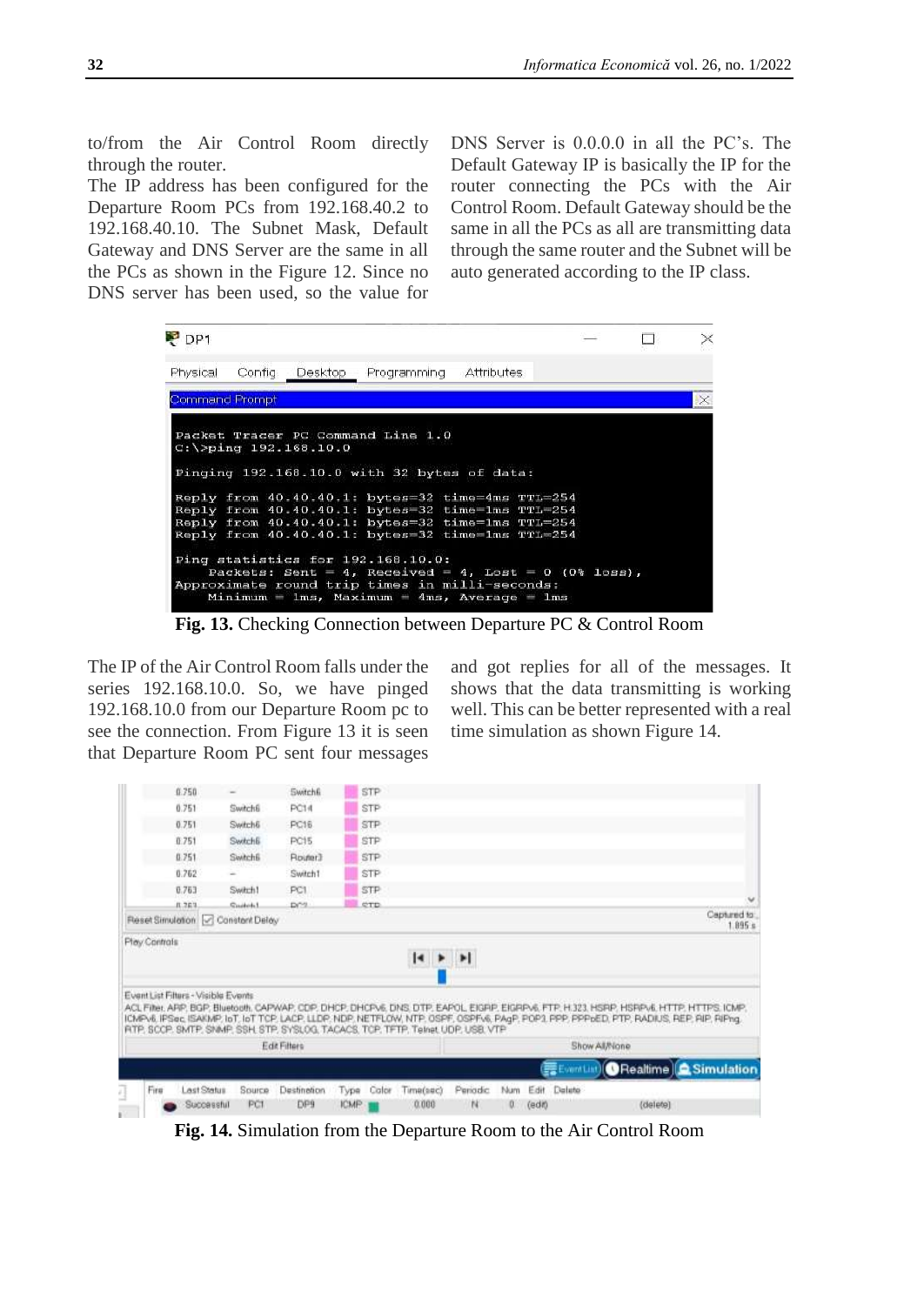## **4.3.2 Guest Department**

There is a wireless router connected with a guest router in the guest department. This wireless router connects the end devices of the

guests. The researchers have connected possible 3 devices with the wireless router. The devices are laptop, mobile and tablet.



**Fig. 15***.* Guest Department (Departure Room)

In Figure 15, three end devices are transmitting data to the Arrival Room server and they are connected through Wi-Fi. But

they cannot transmit data to/from the Air Control Room.

| Physical<br>Config        | Desktop | <b>Attributes</b><br>Programming                                                                              |                                                                          |            |
|---------------------------|---------|---------------------------------------------------------------------------------------------------------------|--------------------------------------------------------------------------|------------|
| <b>GLOBAL</b>             | ×       |                                                                                                               | Wireless0                                                                |            |
| Settings                  |         |                                                                                                               |                                                                          |            |
| <b>Algorithm Settings</b> |         | Port Status<br>Bandwidth                                                                                      | 300 Mbps                                                                 |            |
| <b>INTERFACE</b>          |         | <b>MAC Address</b>                                                                                            | 000A F33E A716                                                           |            |
| Wireless0                 |         | SSID                                                                                                          | Departure WiFi                                                           |            |
| Bluetooth                 |         |                                                                                                               |                                                                          |            |
|                           |         | Authentication<br>Disabled $\left(\bullet\right)$ WEP<br>WPA-PSK (<br><b>WPA</b><br>WPA2<br>802.1X<br>Method: | <b>WEP Key</b><br>WPA2-PSK PSK Pass Phrase<br>User ID<br>Password<br>MD5 | 12345abcde |

**Fig. 16.** End Devices Configuration

IP has been set for the Departure guest laptop and connected it to the Wi-Fi. The connection is shown in Figure 16.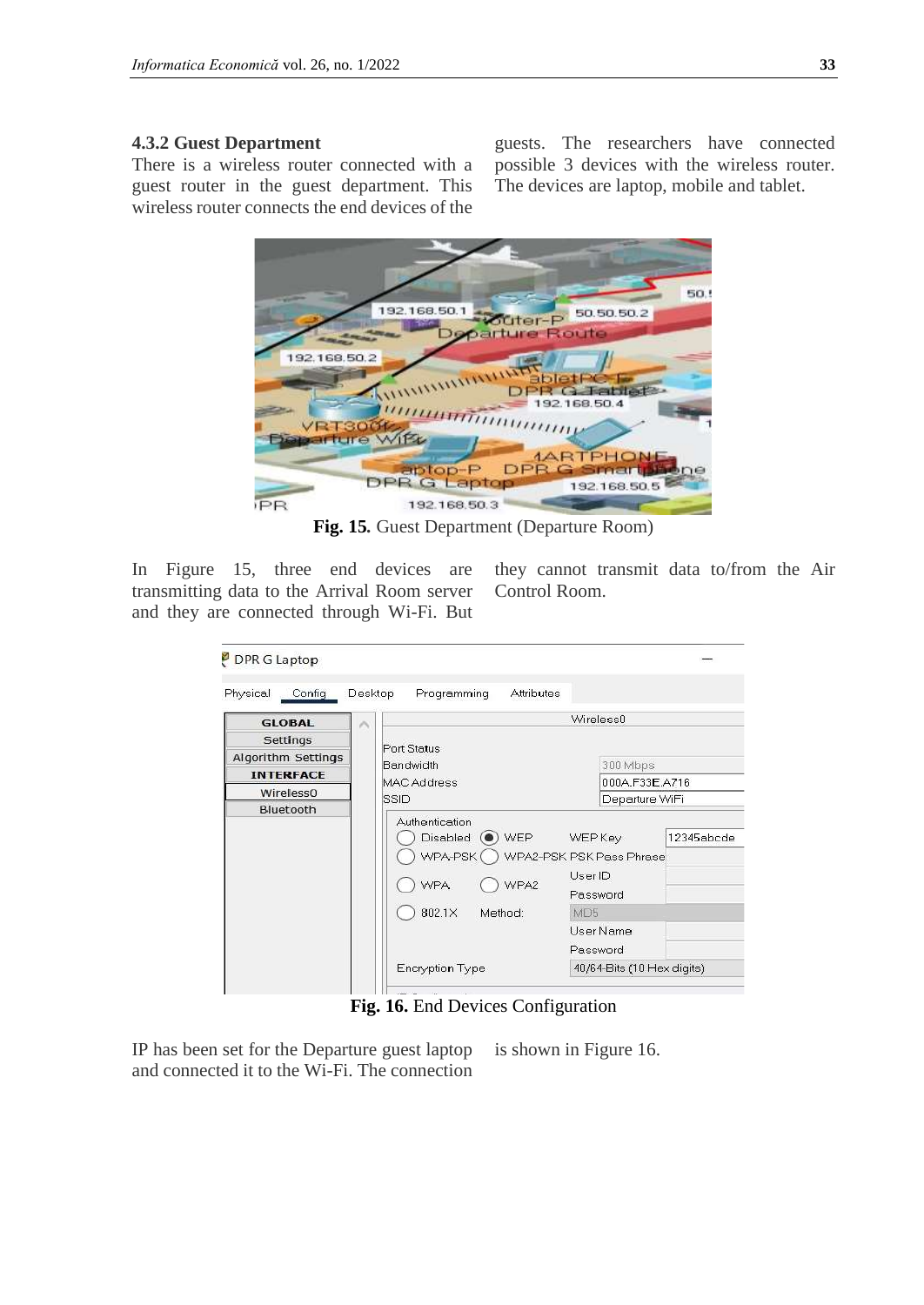| GUI<br>Physical<br>Config                     | <b>Attributes</b>                  |                  |                     |
|-----------------------------------------------|------------------------------------|------------------|---------------------|
| GLOBAL<br>×                                   |                                    |                  | Internet Settings   |
| Settings<br>Algorithm Settings                | IP Configuration                   |                  |                     |
| <b>INTERFACE</b>                              | ) DHCP                             |                  |                     |
| Internet                                      | $\bullet$ ) Static<br>) PPPoE      |                  |                     |
| LAN<br>Wireless                               | UserName                           |                  |                     |
|                                               | Password                           |                  |                     |
|                                               | <b>IPV4 Address</b><br>Subnet Mask |                  |                     |
|                                               | Default Gateway                    |                  | 192.168.50.1        |
|                                               | <b>DNS Server</b>                  |                  |                     |
| <b>GLOBAL</b><br>×                            |                                    |                  | <b>LAN Settings</b> |
| Settings                                      |                                    |                  |                     |
| Algorithm Settings                            | IP Configuration                   |                  |                     |
| <b>INTERFACE</b>                              | <b>IPv4 Address</b>                |                  | 192.168.50.2        |
|                                               | Subnet Mask                        |                  | 255.255.255.0       |
| Internet                                      |                                    |                  |                     |
| LAN                                           |                                    |                  |                     |
| Wireless                                      |                                    |                  |                     |
| Departure WiFi                                |                                    |                  | D.                  |
|                                               |                                    |                  |                     |
| Contg GUL<br>Atributes<br>Physical            |                                    |                  |                     |
| <b>GLOBAL</b><br>×                            |                                    | Windess Settings |                     |
| Settings<br>SSD<br>Algorithm Settings         |                                    | Dopening WIFI    |                     |
| 24GHz Charalal<br>INTERFACE                   |                                    | $1 - 2.4726 + 0$ |                     |
| Coverage Range (meters)<br>Internet           |                                    | 250.00           |                     |
| Authentication<br>LAN<br>Disabled<br>Wirwlass | WE'P                               | <b>WEEKey</b>    | 1214Gabcde          |
| WAARSE                                        | WRAZI FISK                         | PSK Pass Phrase  |                     |
| WFA                                           | <b>WEAT</b>                        |                  |                     |
| FIADILIS Sorver Settings<br><b>IP Address</b> |                                    |                  |                     |
| <b>Shared Secret</b>                          |                                    |                  |                     |

**Fig. 17.** Wi-Fi Router Configuration (Departure Room)

The Wi-Fi router will get internet from the guest router of the Arrival Room through the route '192.168.50.1'. The IP of the Wi-Fi router is set as '192.168.50.2' and the Subnet mask is set as '255.255.255.0'. The Wi-Fi router name is set as 'Departure Wi-Fi' and the password is set as '12345abcde'. This Wi-Fi router can transmit data in any range between 0-250 meters and it will use 2.4 GHz of wireless channel to avoid conflict (Figure 17).

| <b>Designation Router</b>                 |                               | $\frac{1}{2} \left( \frac{1}{2} \right) \left( \frac{1}{2} \right)$                                | period floor                                                |                                                      |                            | m.  |
|-------------------------------------------|-------------------------------|----------------------------------------------------------------------------------------------------|-------------------------------------------------------------|------------------------------------------------------|----------------------------|-----|
| Physical Config CLI                       | <b>CONTRACTOR</b><br>Athhutes |                                                                                                    | Physical Conlig CU                                          | Attibules                                            |                            |     |
| <b>GLOBAL</b>                             |                               | FestEthomot0/0                                                                                     | GLOBAL                                                      |                                                      | Sana2/6                    |     |
| Settings<br>Algorithm Sectings<br>ROUTING | Port Status<br>Saxbidti.      | the state of the control of the<br>$E$ On<br>THE R. P. LEWIS<br>+ 100 Mfax<br>. TITMBass.<br>2.440 | Sattings<br>Algorithm Seithngs<br><b>BUTTING</b><br>Statte: | Port Status:<br>Ducker<br>Cludi Polte                | 1- Full Display<br>3,30000 | E04 |
| State:<br><b>RDF</b>                      | <b>Duplex</b><br>MAC Address  | - Full Duplex<br>$-$ Autor<br>Well Duplex<br>0080.2F54.0868                                        | 201<br><b>INTERFACE</b>                                     | P Contgaraker.<br>Put Address<br><b>Guinear Mark</b> | 第6条2<br>295.0.0.0          |     |
| INTERFACE                                 | P Configuration               |                                                                                                    | PactDinerrieS/D                                             |                                                      |                            |     |
| FastEthermett/II                          | Pv4 Address                   | a complete the state of the state of the com-<br>192168 501                                        | Featory artist 170                                          | TellingLast                                          | 30                         |     |
| FastEthemet1/0<br>Serial2/O               | Subnet Mask                   | 255 255 255 0                                                                                      | Bertel2/8<br>Serialivir                                     |                                                      |                            |     |
| Serial3/0<br>Pantfilmertuit4/C            | Tx Ping Limit                 | 110                                                                                                | FastDthernet470<br>EastPromerS/D                            |                                                      |                            |     |

**Fig. 18.** Departure Room Guest Router Configuration

The Departure\_Guest\_Router is connected with two devices through two ports. The ethernet port is connected to the Wi-Fi router and supplies the internet to it. The serial port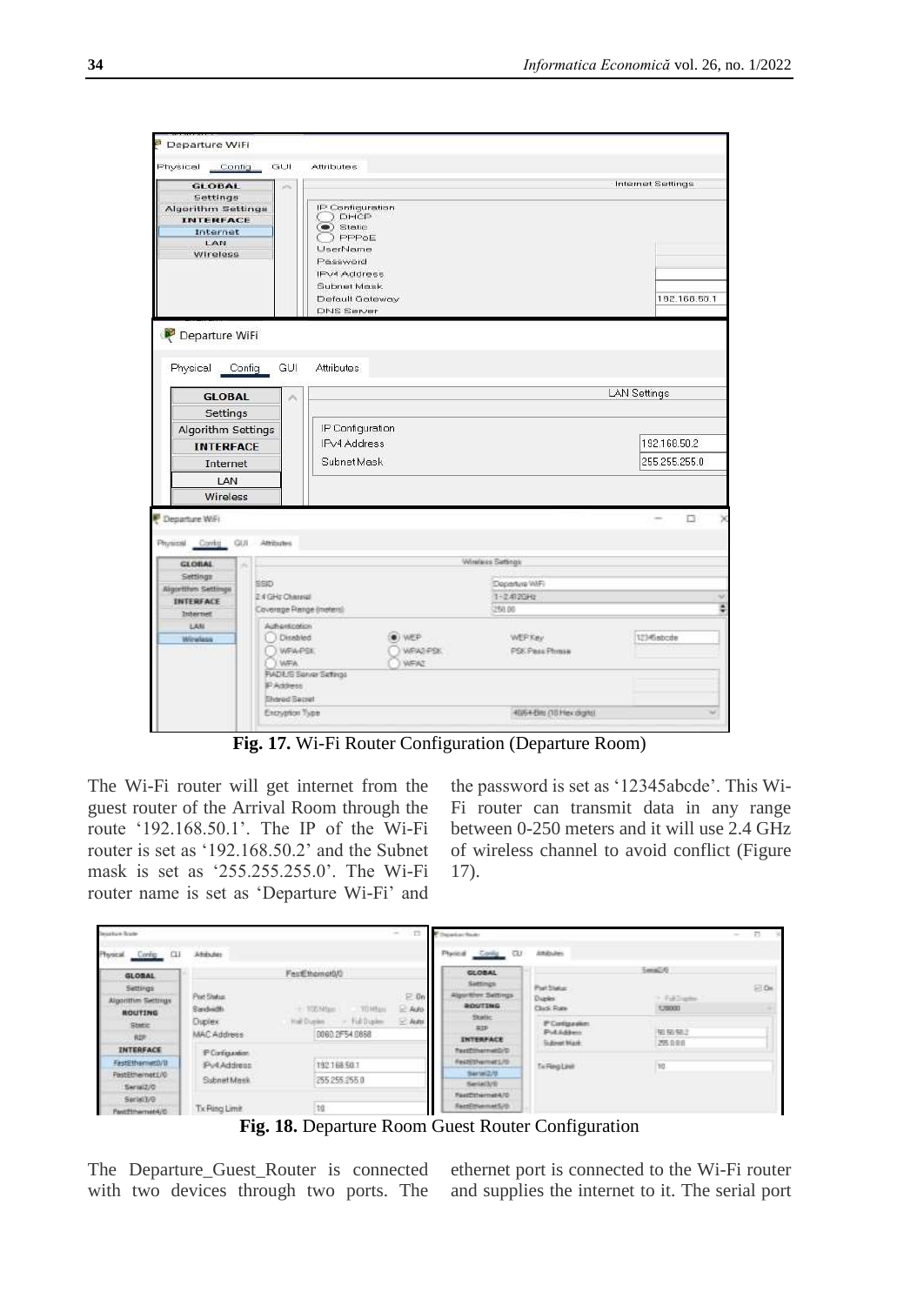#### **4.4 Security and Server Room**

There are two servers in the Security Room (Figure 19). These servers are connecting two switches that are connected with motion detector security cameras.



**Fig. 19.** Security Room

### **4.4.1 IoT Devices**

There is an individual working motion detector operated security camera in both the

arrival and the Departure Room. The working of the IoT device is shown in Figure 20.



**Fig. 20.** IoT Devices

In Figure 20, it is shown that when the motion detector is off, the camera does not work and vice-versa. Basically, when someone walks near to the motion detector, it sends a signal to the camera to be turned on. It is basically a power efficient way to install security cameras. This model needs a registration server to work properly. Live feedback can be seen by logging into the registration server by entering the correct username and password.

It shows that this model of installing security cameras is pretty safe and secured. In addition, the data can be found on the servers in the Security Room as the servers are collecting and storing the data.

#### **4.4.2 Server Room**

In the Server Room (Figure 21), there are mainly three basic servers.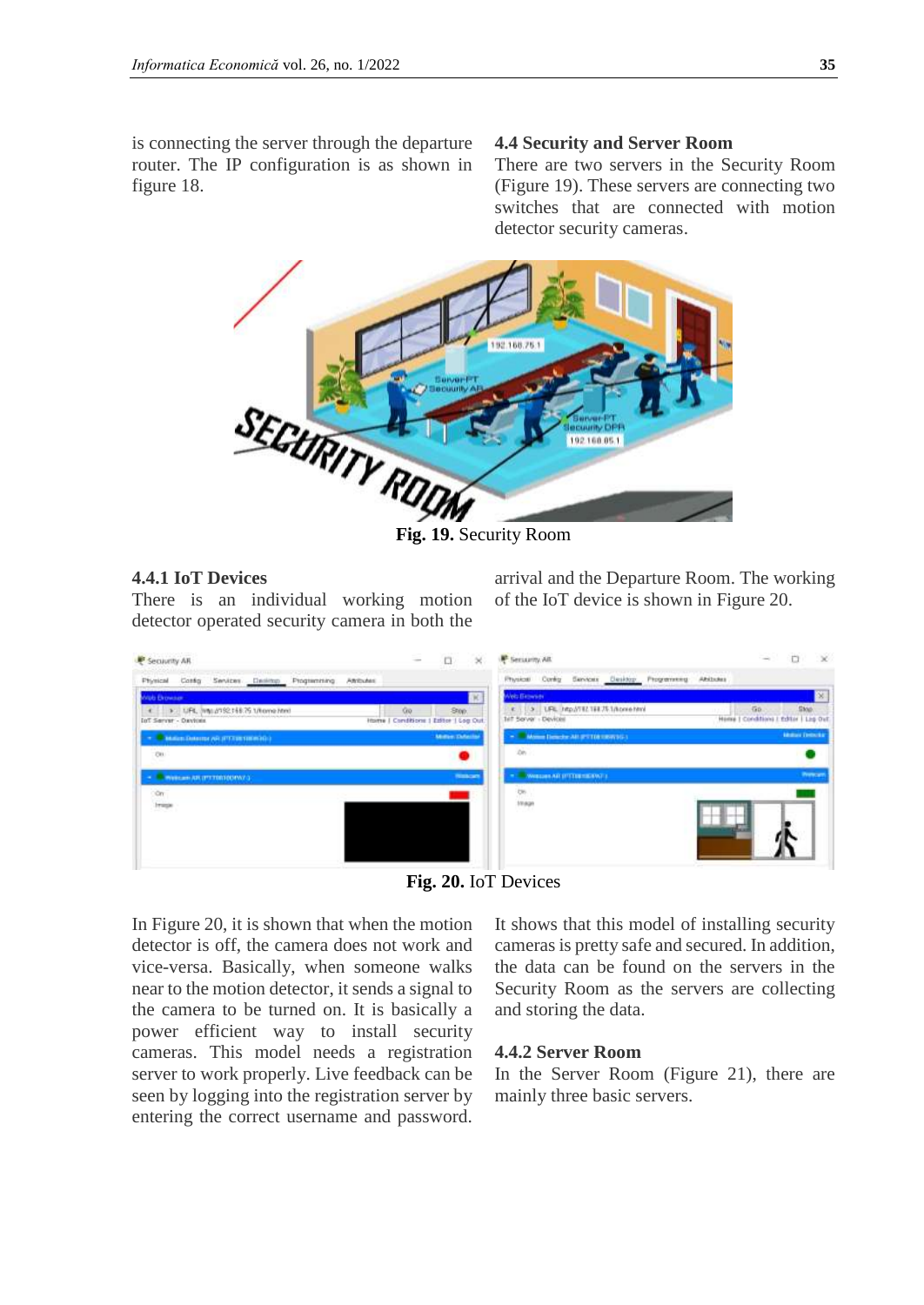

**Fig. 21.** Server Room

These servers collect and store data coming from the air control, the arrival and the Departure Room.

## **5 Conclusions**

In this research, a prototype of network design for an airport has been successfully developed and tested in the real-time simulation mode available in Cisco Packet Tracer. This prototype has been developed in such a way that ensures faster data transmission and secured network connections. In addition, this network design makes sure that any unwanted data transmission cannot be happened. All these implementations help to develop smooth network connection as well as make the network design secured enough to operate. The researchers have ensured successful connectivity among all the devices in this network system.

## **References**

- [1]C. Dumitrache, G. Predusca, L. Circiumarescu, N. Angelescu, and D. Puchianu, "Comparative study of RIP, OSPF and EIGRP protocols using Cisco Packet Tracer," in 2017 5th International Symposium on Electrical and Electronics Engineering (ISEEE), 2017, pp. 1-6.
- [2]D. C. Frezzo, J. T. Behrens, R. J. Mislevy, P. West, and K. E. DiCerbo, "Psychometric and evidentiary approaches to simulation assessment in Packet Tracer software," in 2009 Fifth International Conference on

Networking and Services, 2009, pp. 555- 560.

- [3]S. R. Javid, "Role of packet tracer in learning computer networks," International Journal of Advanced Research in Computer and Communication Engineering, vol. 3, pp. 6508-6511, 2014.
- [4]A. Jesin, Packet Tracer Network Simulator: Packt Publishing Ltd, 2014.
- [5]A. I. Kabir, S. Mitra, and S. S. Das, "Development of A Face-Mask Detection Software Using Artificial Intelligence (AI) in Python for COVID-19 Protection," Journal of Management Information and Decision Sciences, vol. 24, pp. 1-15, 2021.
- [6]A. I. Kabir, R. Karim, S. Newaz, and M. I. Hossain, "The Power of Social Media Analytics: Text Analytics Based on Sentiment Analysis and Word Clouds on R," Informatica Economica, vol. 22, 2018.
- [7]A. I. Kabir, K. Ahmed, and R. Karim, "Word Cloud and Sentiment Analysis of Amazon Earphones Reviews with R Programming Language," Informatica Economica, vol. 24, pp. 55-71, 2020.
- [8]A. I. Kabir, S. Akter, and S. Mitra, "Students Engagement Detection in Online Learning During Covid-19 Pandemic Using R Programming Language," Informatica Economica, vol. 25, pp. 26-37, 2021.
- [9]A. I. Kabir, S. Basak, M. H. Tanim, and A. Islam, "Smart university network module implementation by using Cisco CCNA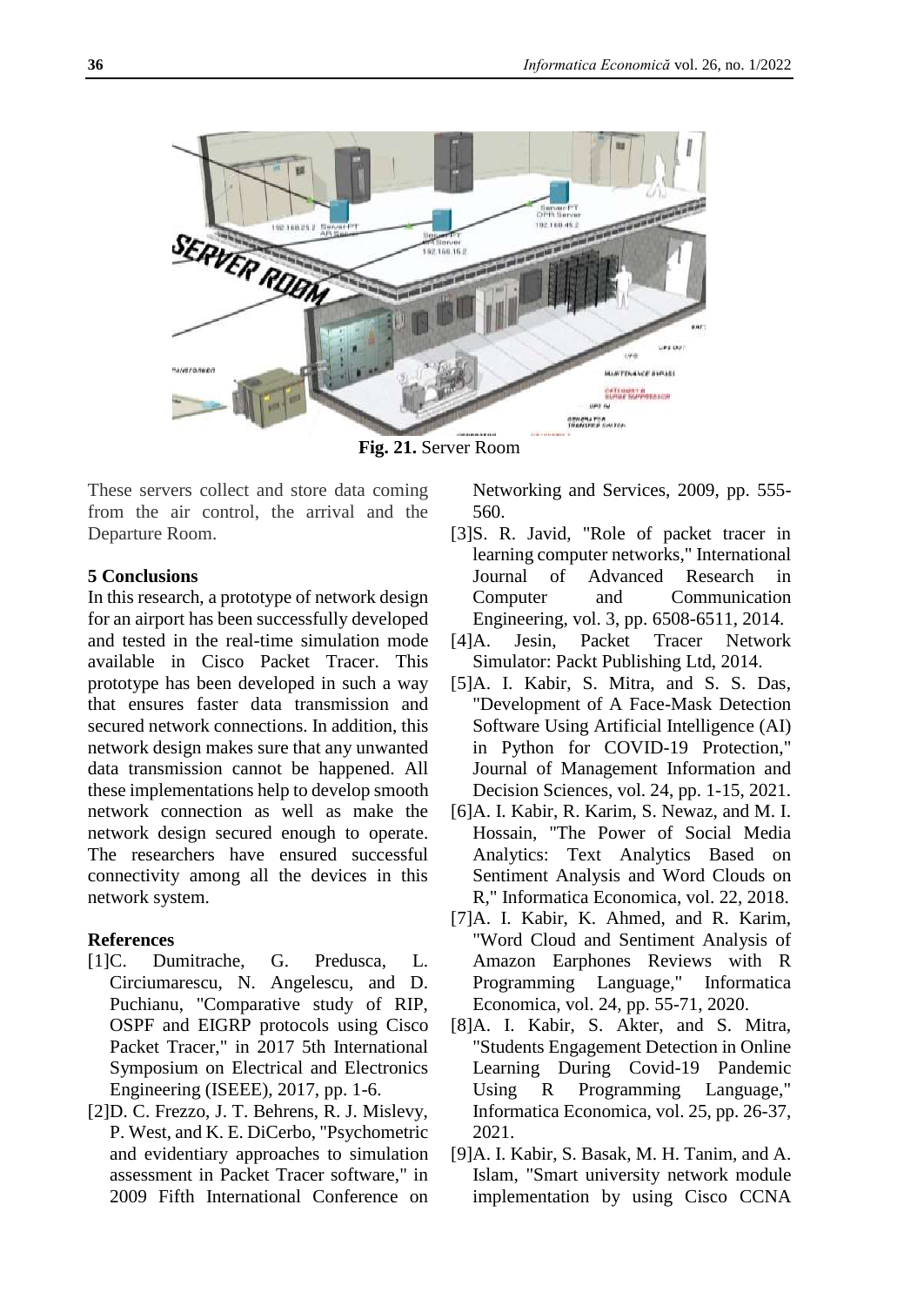with packet tracer," Journal of Network Communications and Emerging Technologies (JNCET) www. jncet. org, vol. 9, 2019.

- [10] K. Narasimha, P. Bramarambika, V. S. Santosh, M. V. Reddy, and S. Kumar, "Network Design and Implementation of Dynamic Routing Protocols Using Packet Tracer," in 2020 International Conference on Smart Technologies in Computing, Electrical and Electronics (ICSTCEE), 2020, pp. 366-370.
- [11] N. Nazumudeen and C. Mahendran, "Performance Analysis of Dynamic Routing Protocols Using Packet Tracer," International Journal of Innovative Research in Science, Engineering and Technology, vol. 3, p. 5, 2014.
- [12] G. Alfarsi, J. Jabbar, R. M. Tawafak, S. I. Malik, A. Alsidiri, and M. Alsinani, "Using Cisco Packet Tracer to simulate smart home," International Journal of

Engineering Research & Technology (IJERT), vol. 8, pp. 670-674, 2019.

- [13] P. Airi and P. K. Anderson, "Cisco Packet Tracer as a teaching and learning tool for computer networks in DWU," Contemporary PNG Studies, vol. 26, pp. 88-108, 2017.
- [14] N. M. M. Noor, N. Yayao, and S. Sulaiman, "Effectiveness of using Cisco Packet Tracer as a learning tool: A case study of routing protocol," Computer software, vol. 514, p. 689.9, 2018.
- [15] J. Janitor, F. Jakab, and K. Kniewald, "Visual learning tools for teaching/learning computer networks: Cisco networking academy and packet tracer," in 2010 Sixth international conference on networking and services, 2010, pp. 351-355.
- [16] N. S. Tarkaa, P. I. Iannah, and I. T. Iber, "Design and simulation of local area network using Cisco Packet Tracer," The International Journal of Engineering and Science, vol. 6, pp. 63-77, 2017.



**Ahmed Imran KABIR** is an experienced Faculty Member in the School of Business and Economics at United International University with working experience in the Management Information Systems and Business Analytics subjects. Strong educational background with a Master of Science in Business Analytics from Texas A&M University, United States. He has several research papers published in international and national journals and in ISI and Scopusindexed journals. His objective is to enroll himself in a successful and

progressive academic and research organization where he can use his skills and knowledge to improve himself as well as contribute to the goodwill of that organization and make it more efficient. His research interest areas are – Management Information System, Big Data Analytics, Block chain Technology, and Multi-disciplinary studies.



**Sriman MITRA** is a business graduate from United International University, Bangladesh, specialized in management information system. He is one of the founders and former president of UIU Management Information Systems Forum as well. During working in the forum, he has organized and attended many workshops and training session relating data and business analytics. He eagerly wants to apply abroad for higher studies in data science and business analytics field. Recently, he has worked on a Scopus indexed research paper

about detecting facemask using python and AI tools. Therefore, he has further research interest in fields related with data analysis and visualization, machine learning, business analytics, AI.